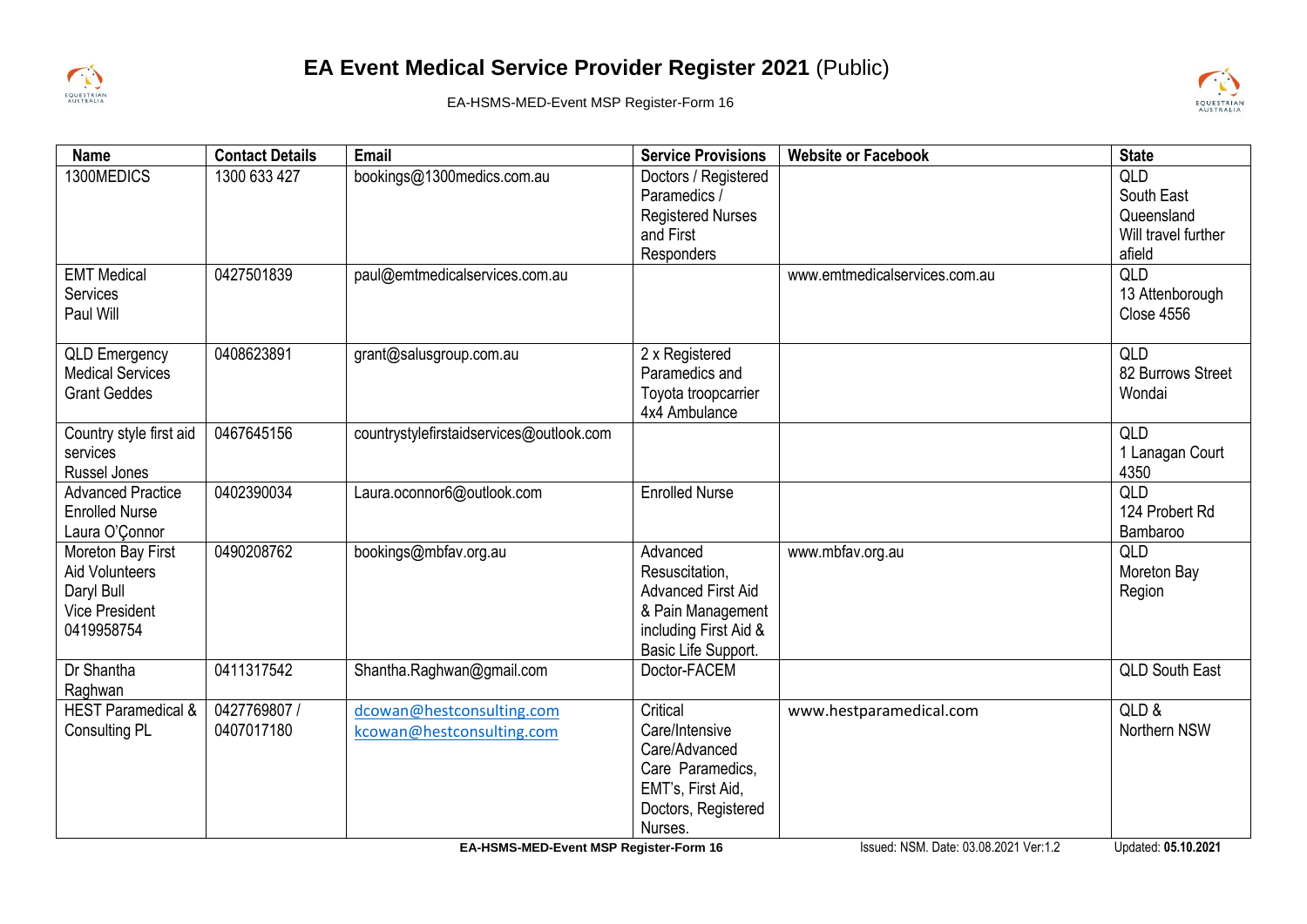

## **EA Event Medical Service Provider Register 2021** (Public)





| Sports First Aid<br>Services & Supplies<br>Geoffrey Bainbridge         | 0412206989                     | geoff@sfass.com.au                     | <b>First Aid</b>                                                  |                                                                            | 3 McCubbin St<br>QLD 4350                     |
|------------------------------------------------------------------------|--------------------------------|----------------------------------------|-------------------------------------------------------------------|----------------------------------------------------------------------------|-----------------------------------------------|
| Complete Response<br>Solutions                                         | 1300 277 247                   | nsw@crs247.com.au                      | Registered<br>Paramedics/<br><b>Emergency First</b><br>Responders | www.CRS247.com.au                                                          | <b>NSW</b>                                    |
| <b>Advanced First Aid</b><br><b>Graham Storer</b>                      | 0400650502                     | graham@huntervalleysportsmedics.com.au |                                                                   |                                                                            | <b>NSW</b>                                    |
| All Events Medical<br>Services                                         | 0419278531                     | scott.styles@bigpond.com               |                                                                   |                                                                            | <b>NSW</b>                                    |
| Get First Aid-Event<br><b>Medical Services</b><br>Ryan Deale           | 1300985833                     | Events@getfirstaid.net.au              |                                                                   |                                                                            | <b>NSW</b><br>Binalong 2584                   |
| <b>Beneficial Safety</b><br>Andrew McKinnon                            | 0412891706<br>67622169         | andrew@beneficial safety.com.au        |                                                                   |                                                                            | <b>NSW</b><br>Tamworth 2340                   |
| Therese Schipp                                                         | 0477748310                     | Schipptrans@bigpond.com                | First Aid                                                         |                                                                            | <b>NSW</b><br>5 Grey Gum Pl,<br>Narellan Vale |
| Victorian Emergency<br><b>Medical Technician</b><br>Service<br>Dr Peak | 0421 890 491                   | admin@vemts.com                        |                                                                   | facebook.com/vemts                                                         | <b>VICT</b>                                   |
| <b>Global First Aid</b><br>Diana Martin                                | 0405203870                     | dianamartinfirstaid1@yahhoo.com.au     | <b>First Aid</b>                                                  |                                                                            | <b>VICT</b><br>Will travel all States         |
| Pink First Aid<br><b>Graham Carney</b>                                 | 0418 223 392                   | events@pinkfirstaid.com                | First Aid                                                         |                                                                            | <b>NSW</b>                                    |
| <b>Highlands First Aid</b><br><b>Kiaran Drew</b>                       | 1300 689 984                   | kd@highlandsfirstaid.com.au            | Paramedics, &<br><b>Emergency First</b><br>Responders             | www.highlandsfirstaid.com.au<br>https://www.facebook.com/highlandsfirstaid | NSW, Sydney &<br>regional                     |
| <b>LM REMOTE</b><br>MANAGEMENT                                         | Jamie Corrales<br>0482 943 060 | theteam@Imremote.com.au                |                                                                   |                                                                            | QLD                                           |
| Alana Aspinall                                                         | 0438 143 705                   | alana.aspinall@outlook.com.au          | <b>Nursing</b>                                                    |                                                                            | N/A                                           |
| <b>Kerry Utting</b>                                                    | 0423 951 342                   | ku1965@outlook.com                     | First Aid                                                         |                                                                            | QLD                                           |